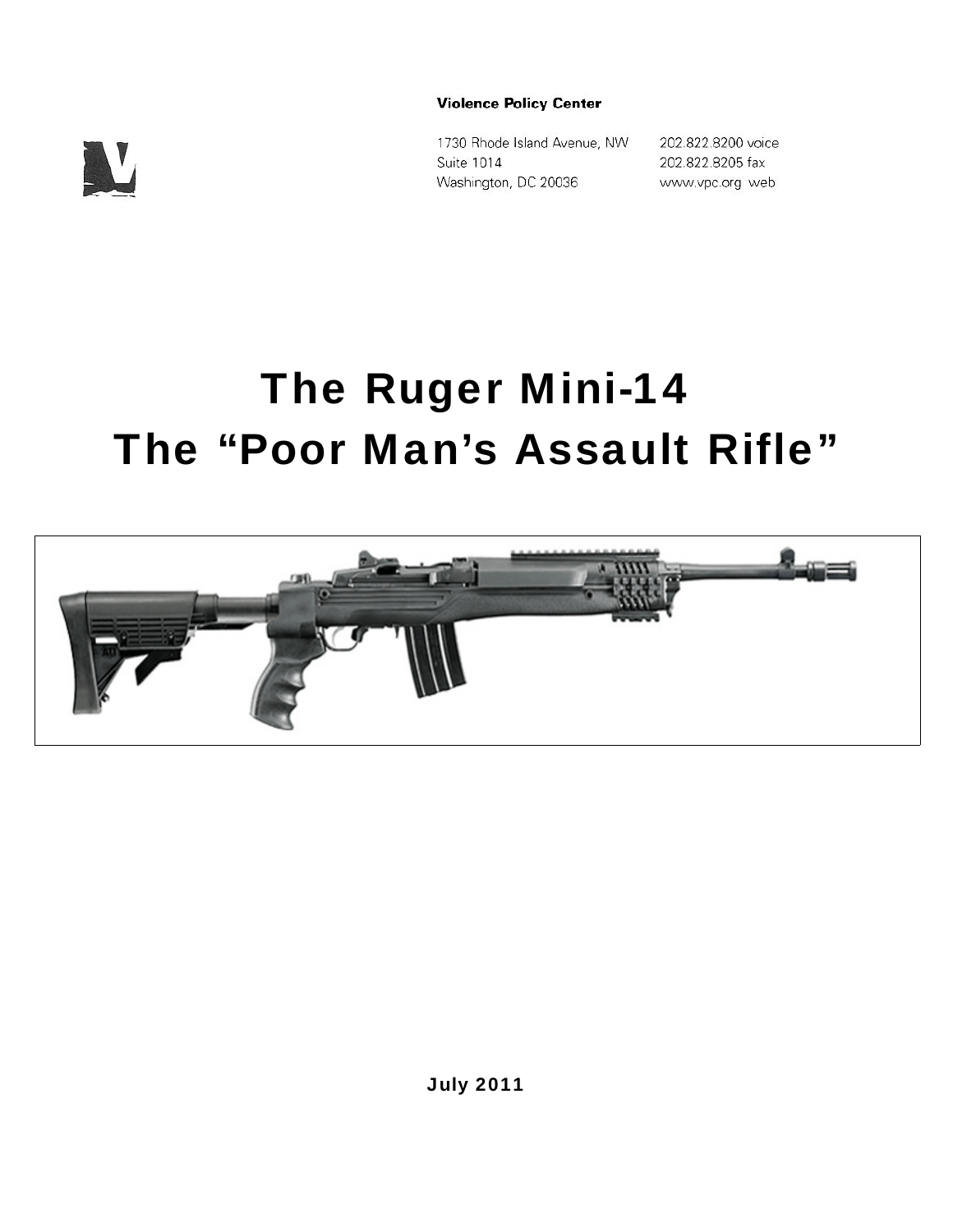# **The "Poor Man's Assault Rifle"**

Founded in 1949, the "corporate motto" of Sturm, Ruger & Co. is "Arms Makers for Responsible Citizens." But as can be seen from the chart below, Sturm, Ruger firearms are also often found in the hands of mass shooters.

The attack in Norway by Anders Behring Breivik, apparently involving a Ruger Mini-14 assault rifle, is only the most horrific of the mass shootings involving the company's products.

| <b>Examples of Mass Shootings in the United States</b><br><b>Involving Sturm, Ruger Firearms</b>           |                                            |                                                                          |  |
|------------------------------------------------------------------------------------------------------------|--------------------------------------------|--------------------------------------------------------------------------|--|
| <b>Mass Shooting Incident</b>                                                                              | <b>Casualties</b>                          | Firearm(s)                                                               |  |
| <b>Hartford Distributors</b><br>Manchester, Connecticut<br>August 3, 2010<br>Shooter: Omar Thornton        | 9 dead (including<br>shooter), 2 wounded   | Sturm, Ruger SR9<br>pistol                                               |  |
| <b>Wedgewood Baptist Church</b><br>Fort Worth, Texas<br>September 15, 1999<br>Shooter: Larry Gene Ashbrook | 8 dead (including<br>shooter), 7 wounded   | Sturm, Ruger P85<br>9mm pistol<br>.380 pistol                            |  |
| <b>Thurston High School</b><br>Springfield, Oregon<br>May 21,1998<br>Shooter: Kip Kinkel                   | 4 dead, 22 wounded                         | .22 Sturm, Ruger rifle<br>.22 Sturm, Ruger<br>pistol<br>9mm Glock pistol |  |
| Long Island Railroad<br>Long Island, New York<br>December 7, 1993<br>Shooter: Colin Ferguson               | 6 dead, 19 wounded                         | Sturm, Ruger P-89<br>9mm pistol                                          |  |
| Luby's Cafeteria<br>Killeen, Texas<br>October 16, 1991<br>Shooter: George Hennard                          | 24 dead (including<br>shooter), 20 wounded | Sturm, Ruger P-89<br>9mm pistol<br>Glock 9mm pistol                      |  |
| Palm Bay shopping center<br>Palm Bay, Florida<br>April 23, 1987<br>Shooter: William Cruse                  | 6 dead (including 2 police<br>officers)    | Sturm, Ruger Mini-14<br>assault rifle                                    |  |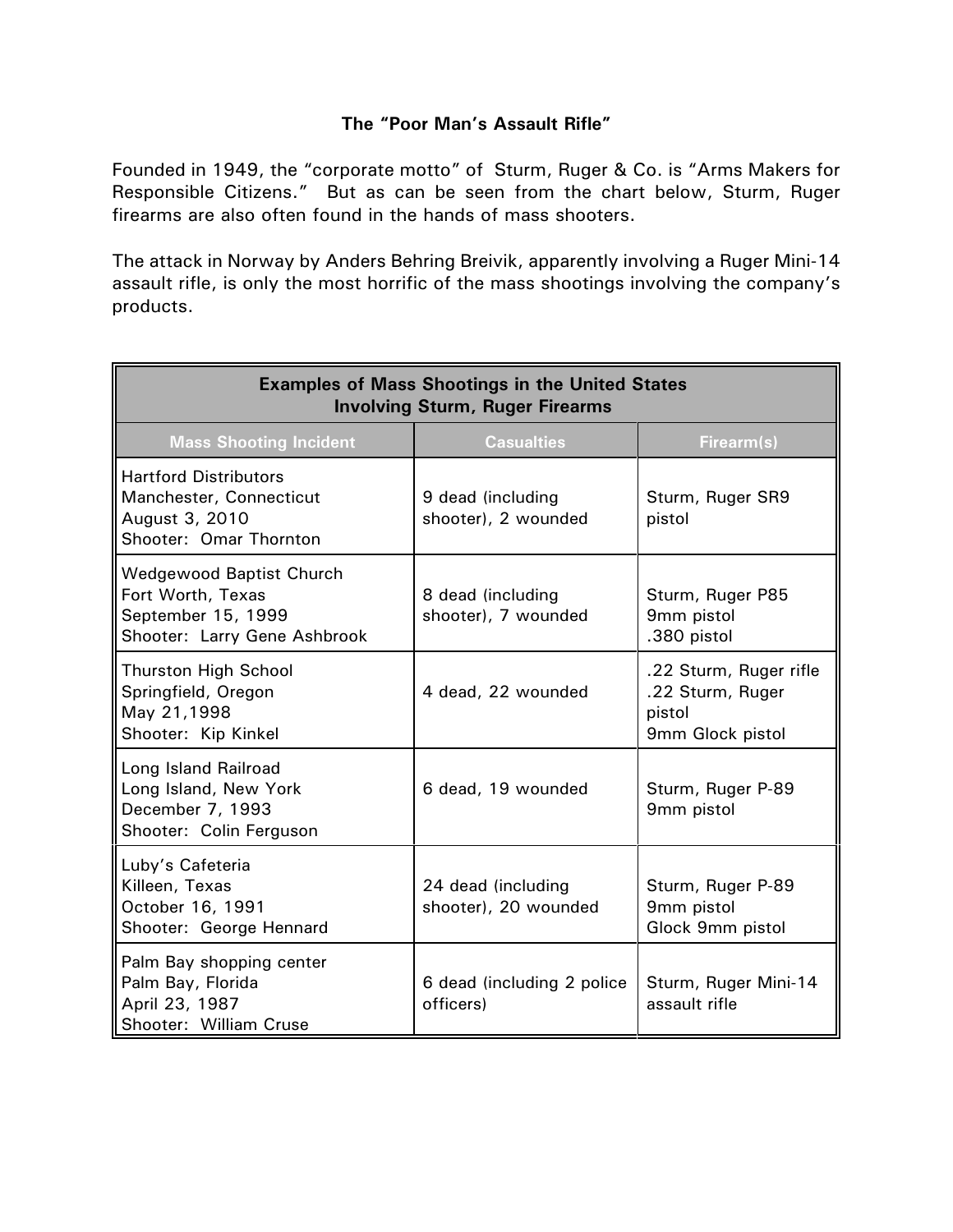In his book *Assault Pistols, Rifles and Submachine Guns*, noted gun expert Duncan Long details the Mini-14's military heritage from the U.S. military's M14 battle rifle:

"The Mini-14 is not just a scaled-down M14; it's also an improved version....Ruger's Mini-14, which was aimed at (and for a time, sold only to) the law-enforcement and military markets, was introduced in 1972. Because demand was great in the civilian market, the 'sporterized' semiauto version with a 5-round magazine was introduced in 1976. Though no large military sales ever were secured, the rifle was very competitively priced. The public and police markets have made it a commercial success...."

Long notes, "The Mini-14's inexpensive price has made it the 'poor man's' assault rifle in many ways." Its price, he states, is "often only half that commanded by many military-style rifles on the market." Long concludes, "The Mini-14 is a handy, affordable rifle that is capable of being modified for combat or used as a sporter."

#### **The Mini-14's Appeal to Anders Behring Breivik**

In his manifesto, *2083—A European Declaration of Independence*, Breivik discusses his choice of the Ruger Mini-14 and states, "Have no doubt, every single political contribution counts whether it is through the barrel of a Ruger Mini-14 or through an essay! The former will amplify the latter and vice versa." A review of the document reveals the following.

**EXED EXALGE 1 Breivik clearly understood that the firepower of militarized weapons is "just as efficient" as explosives**.

> "For those Justiciar Knights who feels it would be simply too risky or unrealistic to successfully manufacture explosives of the appropriate or required quanta there are other just as efficient methods of shock attacks that are available to us. Shock attacks or more precisely armed assaults, involving assault rifles or pistols, on concentrations of category A and B traitors…."

# # **Breivik selected the Ruger Mini-14 rifle because it was the most "army like" available to him. He called his rifle "Gungnir"—the spear of the Norse god Odin**.

"I have now sent an application for a Ruger Mini 14 semi-automatic rifle (5.56). It is the most 'army like' rifle allowed in Norway, although it is considered a 'poor man's' AR-15."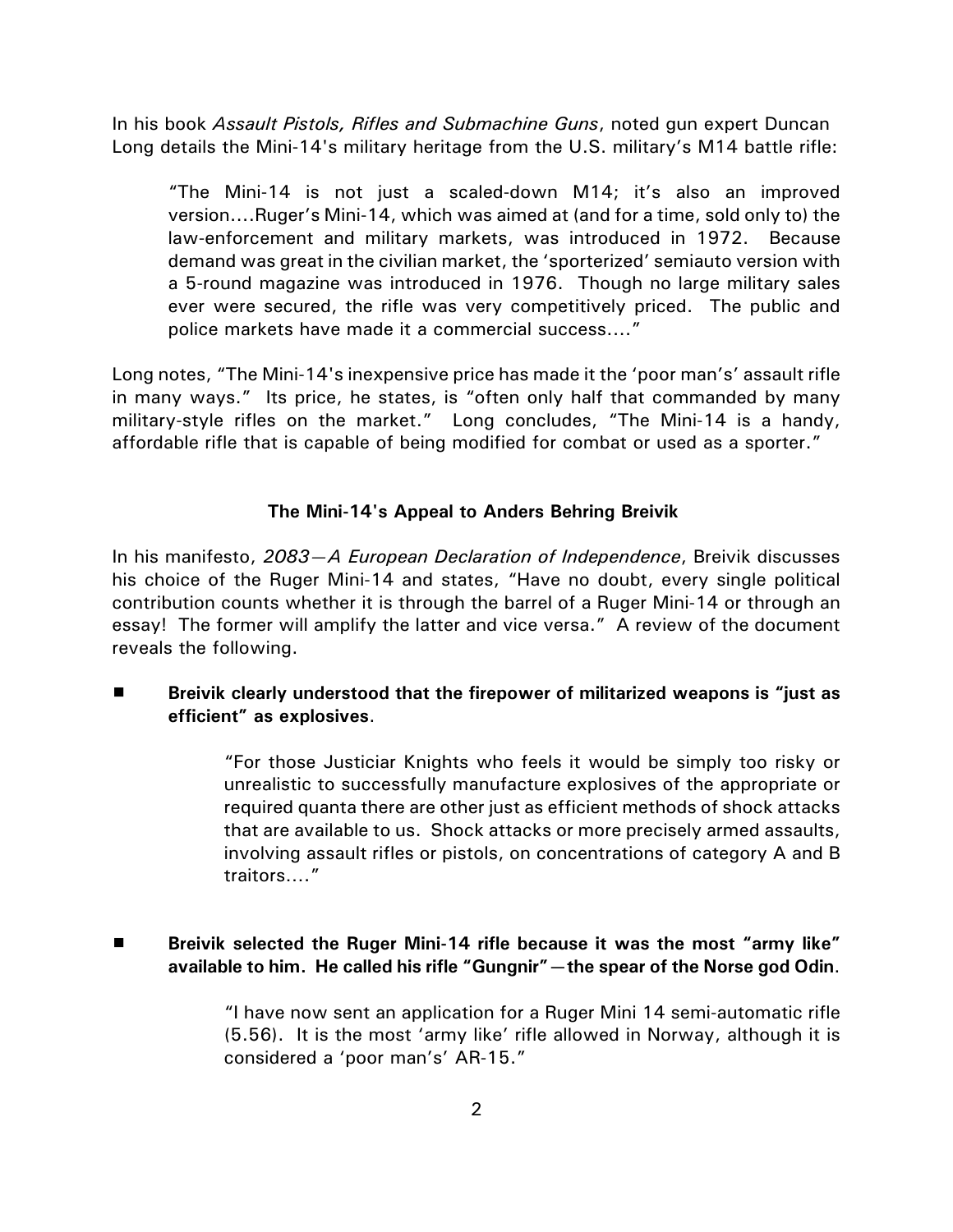"3 rifle training sessions was completed during this period. The intention was to acquire a minimum of experience with, Gungnir, my semi automatic Ruger Mini 14, .223 caliber…."

# **Breivik's choice of language closely tracked an article in the August 2010 edition of** *Gun World* **magazine that described "Ruger's Mini-14 Tactical Rifle" as "'Combat Customized' From the Factory" in its headline. The enthusiastic article noted**:

> "Ruger's Mini-14 Tactical Rifle is a version of the well-established Mini-14 incorporating many of the assault rifle features that end users have being [sic] applying themselves for decades, this time straight from the factory."

> "Being seen over the years as a sort of '**poor man's assault rifle**' the Mini-14 has spawned a huge array of after-market parts that may be applied to make it more **'assault rifle-y**.' Recently Sturm, Ruger & Co. finally decided to get into the act themselves by producing their Mini-14 Tactical Rifles." [See photo below, emphasis in text added]



*Ruger Mini-14 Tactical Rifle from Ruger Website*

# # **Breivik repeatedly noted that fully automatic (machine gun) fire capability is not necessary for armed terror attacks**.

"You don't really need to practice on full auto mode. The most important thing is that you familiarise yourself with recoil in combination with high speed aiming. This can be done with semi automatic rifles….I legally own...a semi-automatic Ruger Mini 14 and have managed to familiarize myself with high speed target acquisition in relation to the recoil by firing one round at a time. Automatic mode is not practical for 5.56 and 7.65 assault rifles as it is more or less impossible to accurately hit a target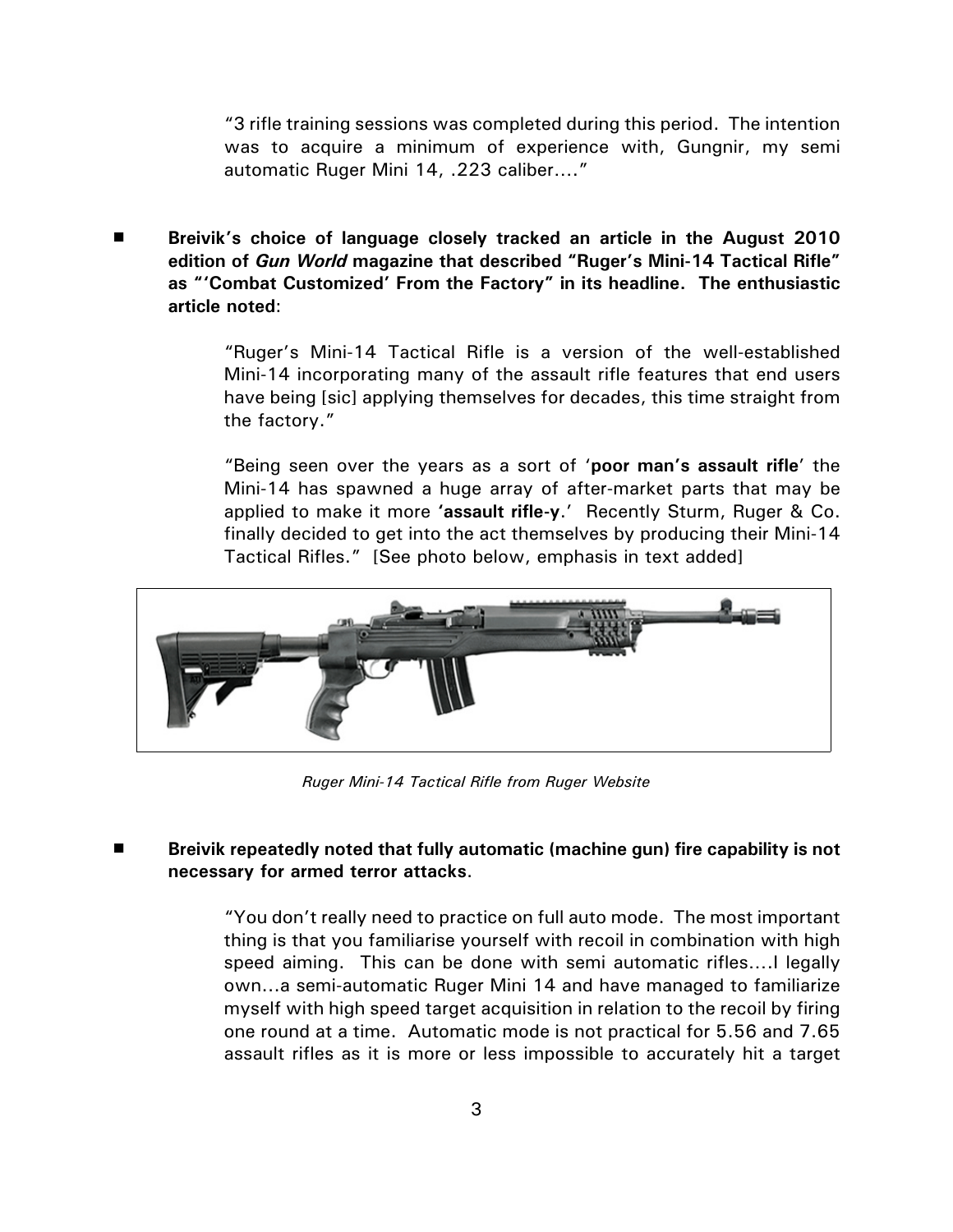while 'spraying' in one direction."

"As I have now acquired a legal semi automatic Ruger Mini 14 I can legally practice at the gun range. Full auto training is not really required."

# **Breivik understood and advised others to make full use of high-capacity ammunition magazines**.

"How much ammo does a soldier bring to a battle?

"He should bring a total of two ammo pouches with room for 6 banana clips and one in his rifle so a total of 7 banana clips."

■ **Breivik also understood that an assault rifle like the Ruger could defeat police body armor**.

> "As for assault rifle ammunition, standard ammo will easily penetrate the most commonly worn protective vests...."

# **Finally, Breivik noted the easier availability of militarized weapons in the United States compared to Europe**.

> "I envy our European American brothers as the gun laws in Europe sucks ass in comparison."

# **Ruger Rifle Exports, 2000 to 2009**

According to data from the U.S. federal Bureau of Alcohol, Tobacco, Firearms and Explosives (ATF), from 2000 to 2009, Ruger produced 2,598,825 rifles (Mini-14 and other models). Of these, 169,595 (6.5 percent) were exported (see chart on next page).

In addition, Ruger is one of the few U.S. firearm manufacturers that is not a private corporation. As a result, far more information is available about the corporation than many other U.S. gun manufacturers. Sturm, Ruger & Co., Inc. has been publicly traded on the New York Stock Exchange since 1990 under the ticker symbol RGR.